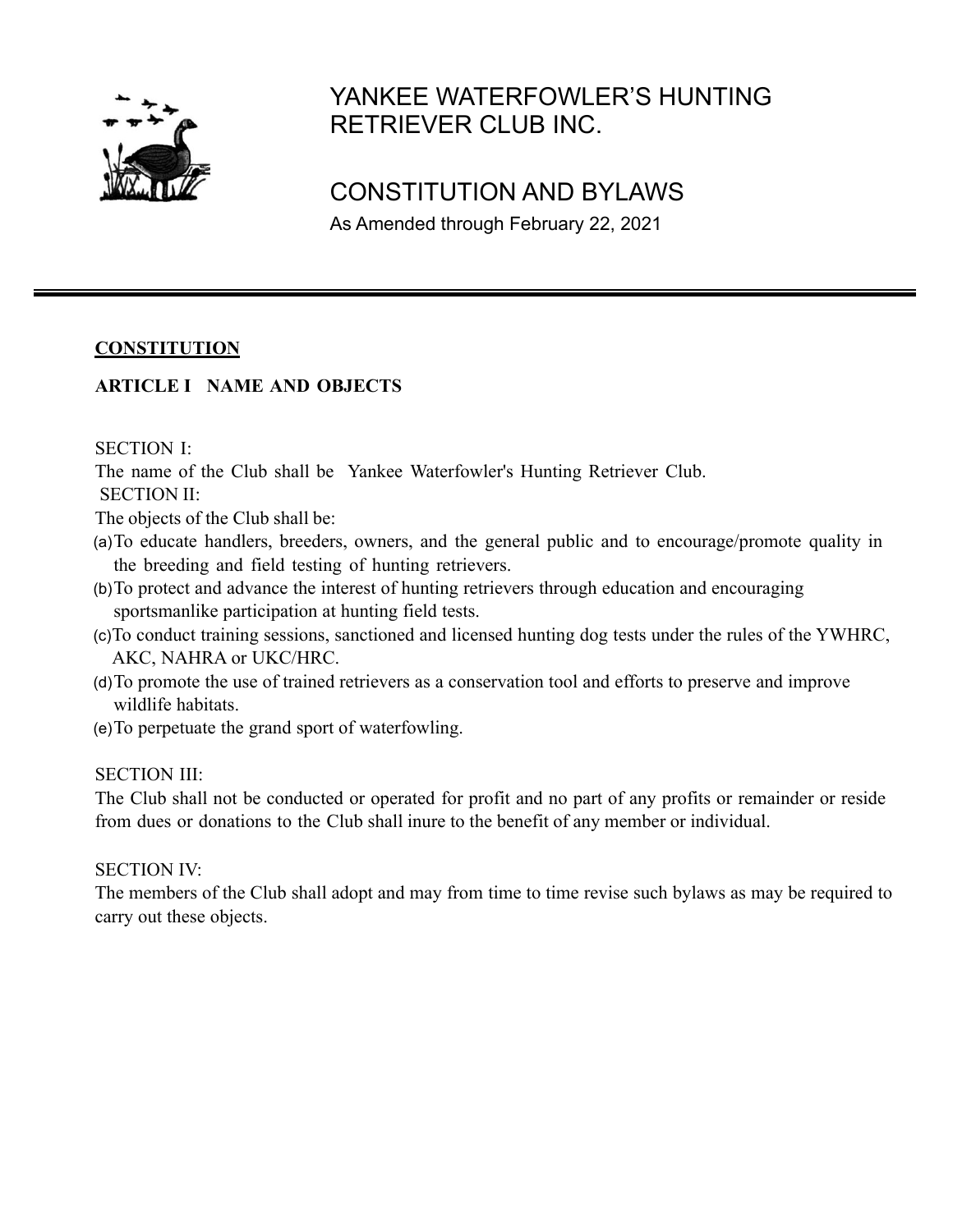## **BYLAWS**

## **ARTICLE I MEMBERSHIP**

## SECTION I: ELIGIBILITY.

There shall be 2 types of memberships, Individual and Family, open to all persons 18 years of age or older who are in good standing with the AKC, NAHRA or UKC/HRC and who subscribe to the purposes of the Club. While membership is to be unrestricted as to residence, the Club's primary purpose is to be representative of the hunters/sportsmen, breeders and exhibitors in its immediate area.

#### SECTION II: DUES.

Annual membership dues shall be assessed as the Board of Directors sees fit and shall be payable on or before the 1st day of January each year. No member may vote whose dues are not paid for the current year. During the month of December, the Membership Secretary shall send to each member a statement of dues for the ensuing year.

## SECTION III: ELECTION TO MEMBERSHIP.

Each applicant to membership shall apply on a form as provided by the Board of Directors and which shall provide that the applicant agrees to abide by this constitution and bylaws and the rules of the AKC, NAHRA or UKC/HRC. The applicant must be sponsored by a member in good standing. The application shall state the name, address and occupation of the applicant. Accompanying the application, the prospective member shall submit dues payment for the coming year. All applications are to be filed with the Membership Secretary. If the Membership Secretary determines that the application is complete including verifying the sponsor, the application will be forwarded to the membership via the email list within 10 days of submission. The membership will then have 14 days from the day and time the email was sent to voice objections to the applying member. If no objections are raised during that time, the Membership Secretary will notify the applicant their membership has been accepted. If objections are raised the Board of Directors will review the application and objections and may make one of the following three decisions:

#### 1.Elect the new member

2.Reject the new member's application

3.Defer the election of the applicant to the next membership meeting where the objections will be discussed and the membership application put to a vote of the membership.

The individual(s) expressing concern will be notified of the date of the meeting the application will be discussed at. The Membership Secretary will notify the applicant of the outcome of their application.

## SECTION IV: TERMINATION OF MEMBERSHIP.

Memberships may be terminated:

- (a)By resignation: Any member in good standing may resign from the Club upon written notice to the Membership Secretary; but no member may resign when in debt to the Club. Dues obligations are considered a debt to the Club and they become incurred on the first day of each fiscal year.
- (b)By lapsing: A membership will be considered as lapsed and automatically terminated if such members' dues remain unpaid 60 days after the first day of the fiscal year; however, the Board may grant an additional 30 days of grace to such delinquent members in meritorious cases. In no case may a person be entitled to vote at any Club meeting whose dues are unpaid as of the date of the meeting.
- (c)By expulsion: A membership may be terminated by expulsion as provided in Article VI of these bylaws.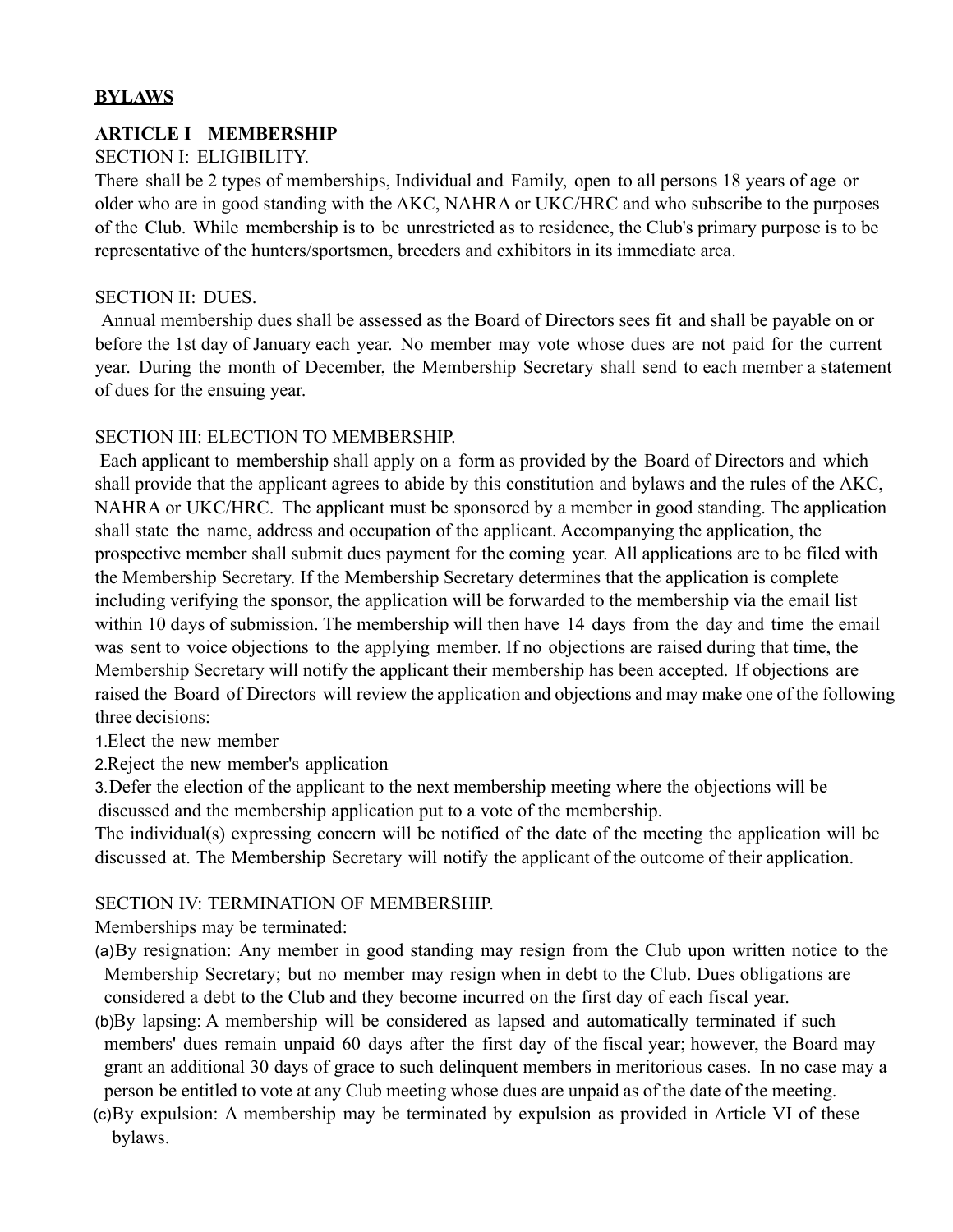(d)By failing to complete work requirements: Each member must work for the good of the Club a minimum of TEN (10) hours per calendar year (for example: must actively contribute to one major event and/or actively serve on a committee). Family Memberships shall also be subject to the requirements of Section IV (completion of TEN (10) hours of work by any member of the family shall fulfill their collective obligation). Members sixty-five (65) years of age and over are exempt from the annual work requirement. In lieu of termination of membership, any member may elect a one-time renewal by paying off their work obligation at a rate of \$10 (ten) dollars per hour. The fulfillment of the work requirements shall be left entirely to the discretion of the Board.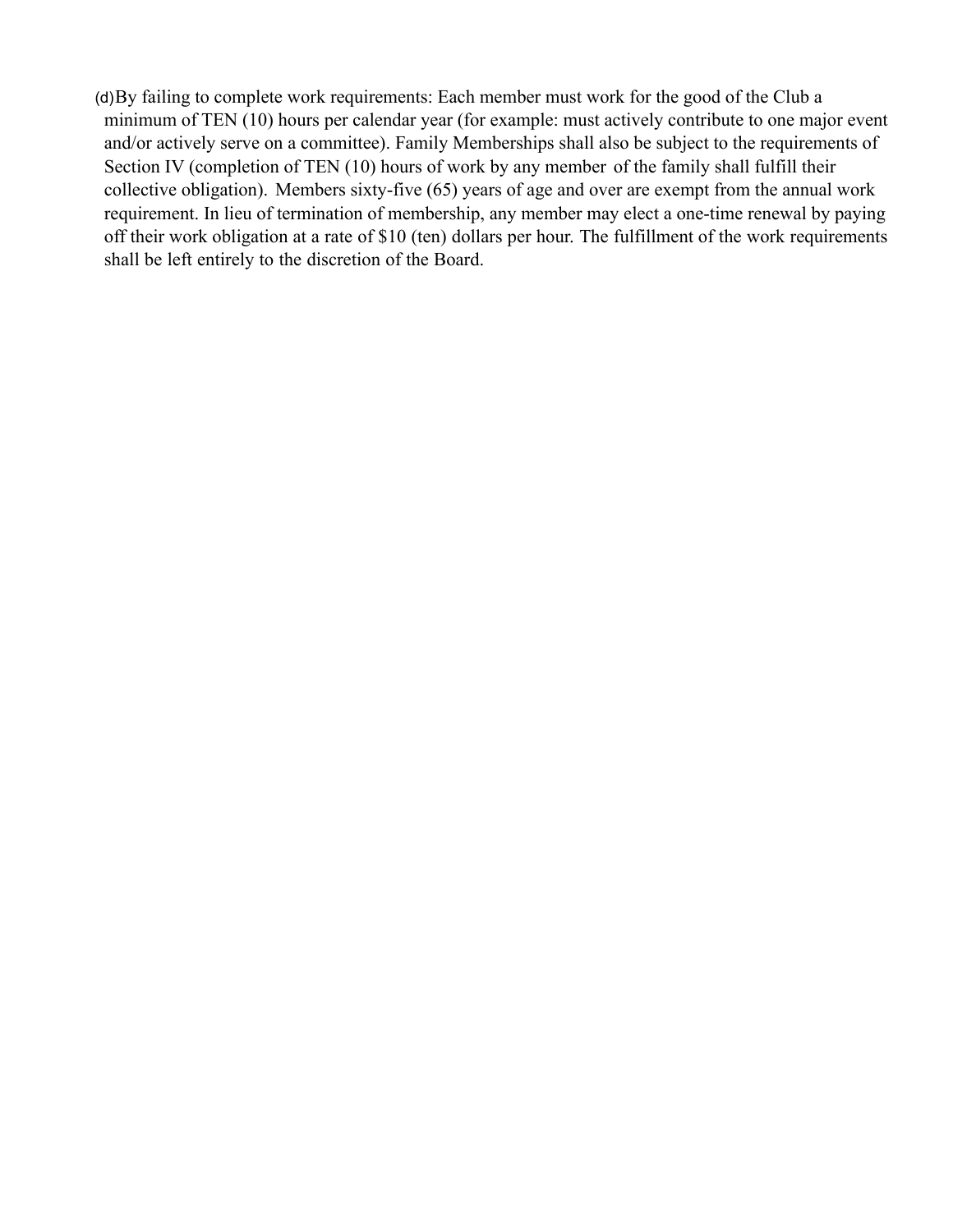## **ARTICLE II MEETINGS AND VOTING**

#### SECTION I: CLUB MEETINGS.

Meetings of the Club shall be held bimonthly (January, March, May, July, September and November) in the greater Bradford area (or any area mutually agreed upon by the membership) at such hour and place as may be designated by the Board of Directors. Writtennotice of such meeting shall be mailed by the Secretary at least 10 days prior to the date of the meeting. The quorum for such meetings shall be 15% of the members in good standing.

#### SECTION II: SPECIAL CLUB MEETINGS.

Special Club meetings may be called by the President, or by a majority vote of the members of the Board who are present and voting at any regular or special meeting of the Board; and shall be called by the Secretary upon receipt of a petition signed by five members of the Club who are in good standing. Such special meetings shall be held in the greater Bradford area (or any area mutually agreed upon by the membership) at such time, place, date and hour as designated by the person or persons authorized herein to call such meetings. Written notice of such a meeting shall be mailed by the Secretary at least 5 days and not more than 15 days prior to the date of the meeting, and said notice shall state the purpose of the meeting, and no other Club business may be transacted thereat. The quorum for such a meeting shall be 15% of the members in good standing. SECTION III: SPECIAL BOARD MEETINGS. Special meetings of the Board may be called by the President; and shall be called by the Secretary upon receipt of a written request by at least three members of the Board. Such special meetings shall be held in the greater Bradford area (or any area mutually agreed upon by the membership) at such place, date and hour as may be designated by the person authorized herein to call such meeting. Written notice of such meeting shall be mailed by the Secretary at least 5 days and not more than 10 days prior to the date of the meeting. Any such notice shall state the purpose of the meeting and no other business shall be transacted thereat. A quorum for such meeting shall be a majority of the Board.

#### SECTION IV: VOTING.

Each member in good standing whose dues are paid for the current year shall be entitled to one vote at any meeting of the Club at which he/she is present. Proxy voting will not be permitted at any Club meeting or election.

#### SECTION V

Any one or more persons who are not physically present for a membership, board, or committee meeting may participate by means of a conference telephone, or similar communications equipment or by electronic video screen communication. Participation by such means shall constitute presence in person at a meeting as long as all persons participating in the meeting can hear each other at the same time and each person can participate in all matters before the meeting, including, without limitation, the ability to propose, object to, and vote upon a specific action to be taken by the membership, board or committee. All information necessary to participate by conference telephone or electronic video screen communication shall be included in the notice required by these by-laws for any membership, board or committee meeting.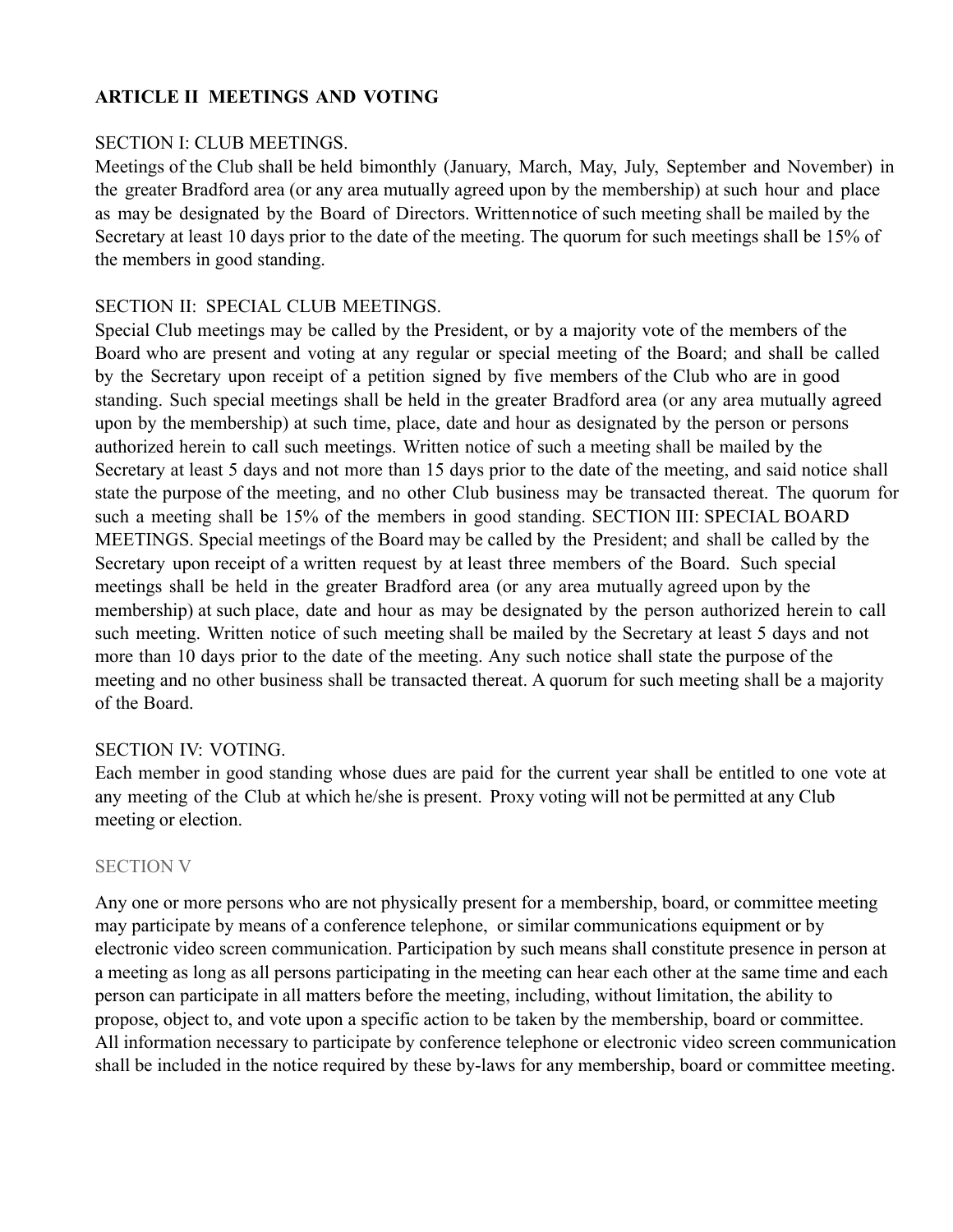## **ARTICLE III DIRECTORS AND OFFICERS**

## SECTION I: BOARD OF DIRECTORS.

The board shall be comprised of the officers and 4 other persons, all of whom shall be members in good standing, and all of whom shall be elected for one-year terms at the Club's annual meeting as provided in Article IV and shall serve until their successors are elected.General management of the Club's affairs shall be entrusted to the Board of Directors.

## SECTION II: OFFICERS.

The Club's officers, consisting of the President, Vice-President, Secretary, Membership Secretary, and Treasurer shall serve in their respective capacities both with regard to the Club and its meetings and the Board and its meetings.

- (a) The President shall preside at all meetings of the Club and of the Board, and shall have the duties and powers normally appurtenant to the office of President in addition to those particularly specified in these bylaws.
- (b) The Vice-President shall have the duties and exercise the powers of the President in case of the President's death, absence, or incapacity.
	- (c) The Secretary shall keep a record of all meetings of the Club and of the Board and of all matters of which a record shall be ordered by the Club; shall have charge of the correspondence, notify members of meetings, notify officers and directors of their election to office, and carry out such other duties as are prescribed in these bylaws.
	- (d) The Membership Secretary shall keep a roll of the membership of the Club with their addresses, maintain the email distribution list, notify new members of their election to membership, maintain and publish the roster of work hours, report non-fulfillment of work hours to the Board, prepare such correspondence as necessary with regard to non-compliance with Article I, Section IV (d) (work hours), and notify the Recording Secretary of lapsed, terminated, and delinquent memberships.
	- (d) The Treasurer shall collect and receive all monies due or belonging to the Club. Monies shall be deposited in a bank designated by the Board, in the name of the Club. The books shall at all times be open to inspection of the Board, and a report shall be given at every meeting of the condition of the Club's finances and every item of receipt or payment not before reported; and at the annual meeting an accounting shall be rendered of all monies received and expended the previous fiscal year.
- (e) The offices of Secretary and Treasurer may be held by the same person.

#### SECTION III: VACANCIES.

Any vacancies occurring on the Board or among the offices during the year shall be filled until the next annual election by a majority vote of all the then members of the Board at its first regular meeting following the creation of such vacancy, or at a Special Board Meeting called for that purpose; except that a vacancy in the office of President shall be filled automatically by the Vice-President and the resulting vacancy in the office ofVice-President shall be filled by the Board.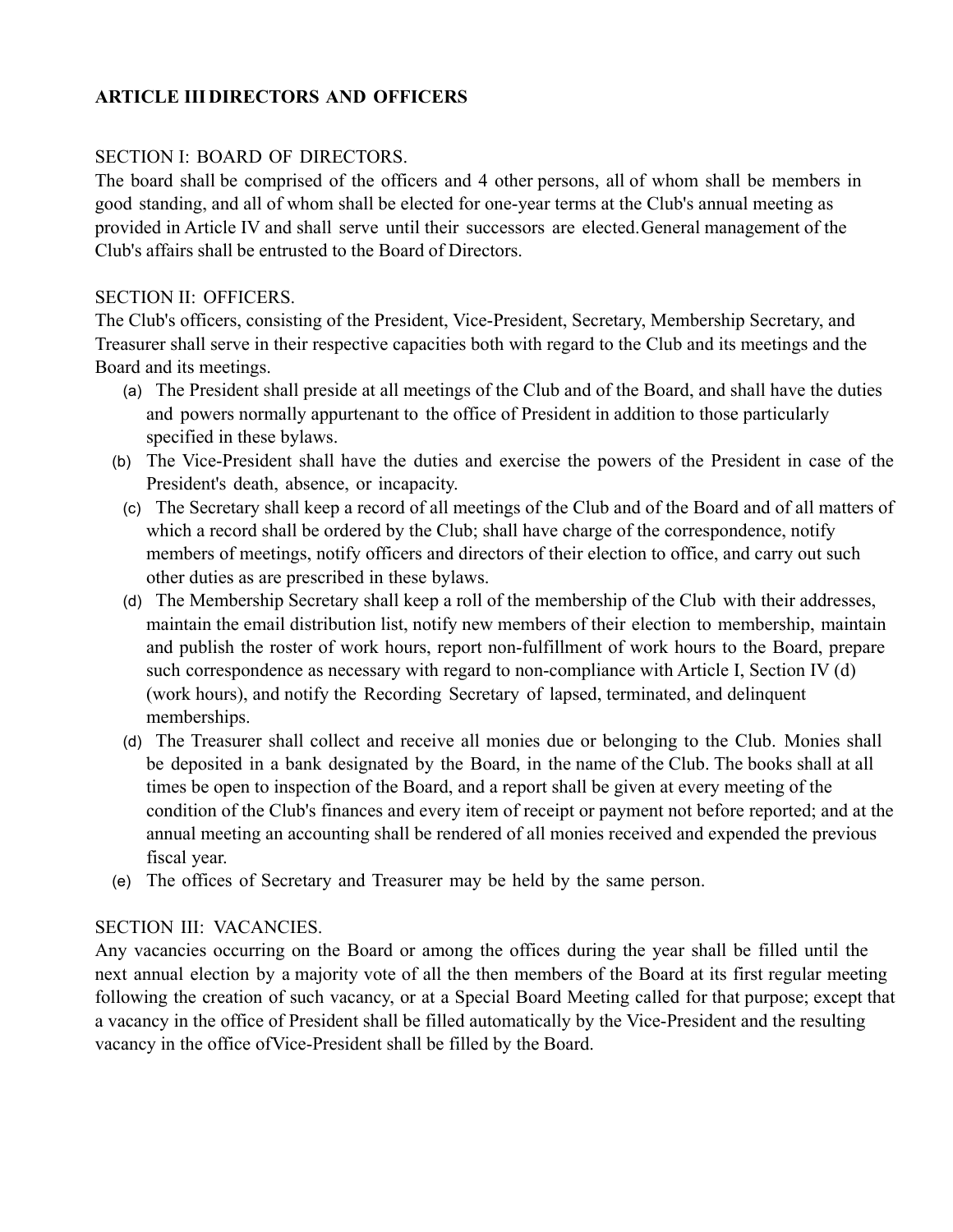## **ARTICLE IV THE CLUB YEAR, ANNUAL MEETING, ELECTIONS**

#### SECTION I: CLUB YEAR.

The Club's fiscal year shall begin on the first day of January and end on the last day of December. The Club's official year shall begin immediately at the conclusion of the election at the annual meeting and shall continue through the election at the next annual meeting.

#### SECTION II: ANNUAL MEETING.

The annual meeting shall be held in the month of January at which Officers and Directors for the coming year shall be elected by secret ballot from among those nominated in accordance with Section IV of this Article. They shall take office immediately upon the conclusion of the election and each retiring officer shall turn over to the successor in office all properties and records relating to that office within 30 days after the election.

#### SECTION III: ELECTIONS.

The nominated candidate receiving the greatest number of votes for each office shall be declared elected. The nominatedcandidates for other positions on the Board who receive the greatest number of votes for such positions shall be declared elected.

#### SECTION IV: NOMINATIONS.

- (a) No person may be a candidate in a Club election who has not been nominated. During the month of October, the Board shall select a nominating committee consisting of three members and two alternates, not more than one of who may be a member of the Board. TheSecretary shall immediately notify the Committee members and alternates of their selection. The Board shall name a Chairperson for the Committee and it shall be such a person's duty to call a committee meeting, which shall be held on or before December 1.
- (b) The Committee shall nominate one candidate for each office and position on the Board, and, after securing the consent of each person so nominated, shall immediately report their nominations to the secretary in writing.
- (c) Upon receipt of the Nominating Committee's report, the Secretary shall notify each member in writing before December 30 of the candidates so nominated.
- (d) Additional nominations may be made at the annual meeting by any member in attendance provided that the person so nominated does not decline when their name is proposed, and further that if the proposed candidate is not in attendance at this meeting, the proposer shall present to the Secretary a written statement from the proposed candidate signifying willingness to be a candidate. No person may be a candidate for more than one office.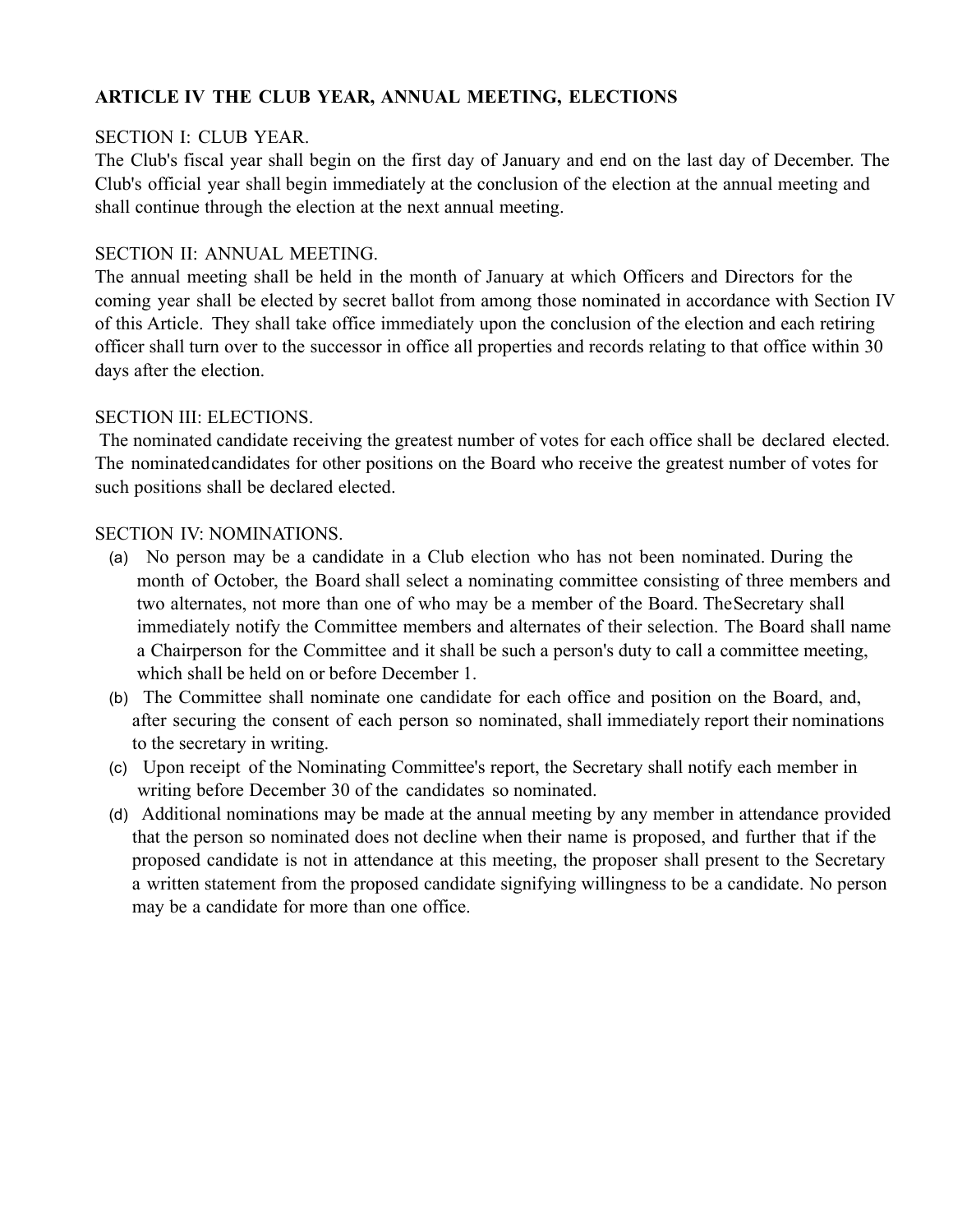## **ARTICLE V COMMITTEES**

#### SECTION I:

The Board may each year appoint standing committees to advance the work of the Club in such matters as field trials, trophies, annual prizes, and other areas which may well be served by committees. Such committees shall always be subject to the final authority of the Board. Special committees may also be appointed by the Board to aid it on particular projects.

#### SECTION II:

Any committee appointment may be terminated by a majority vote of the full membership of the Board upon written notice to the appointee; and the Board may appoint successors to those persons whose services have been terminated.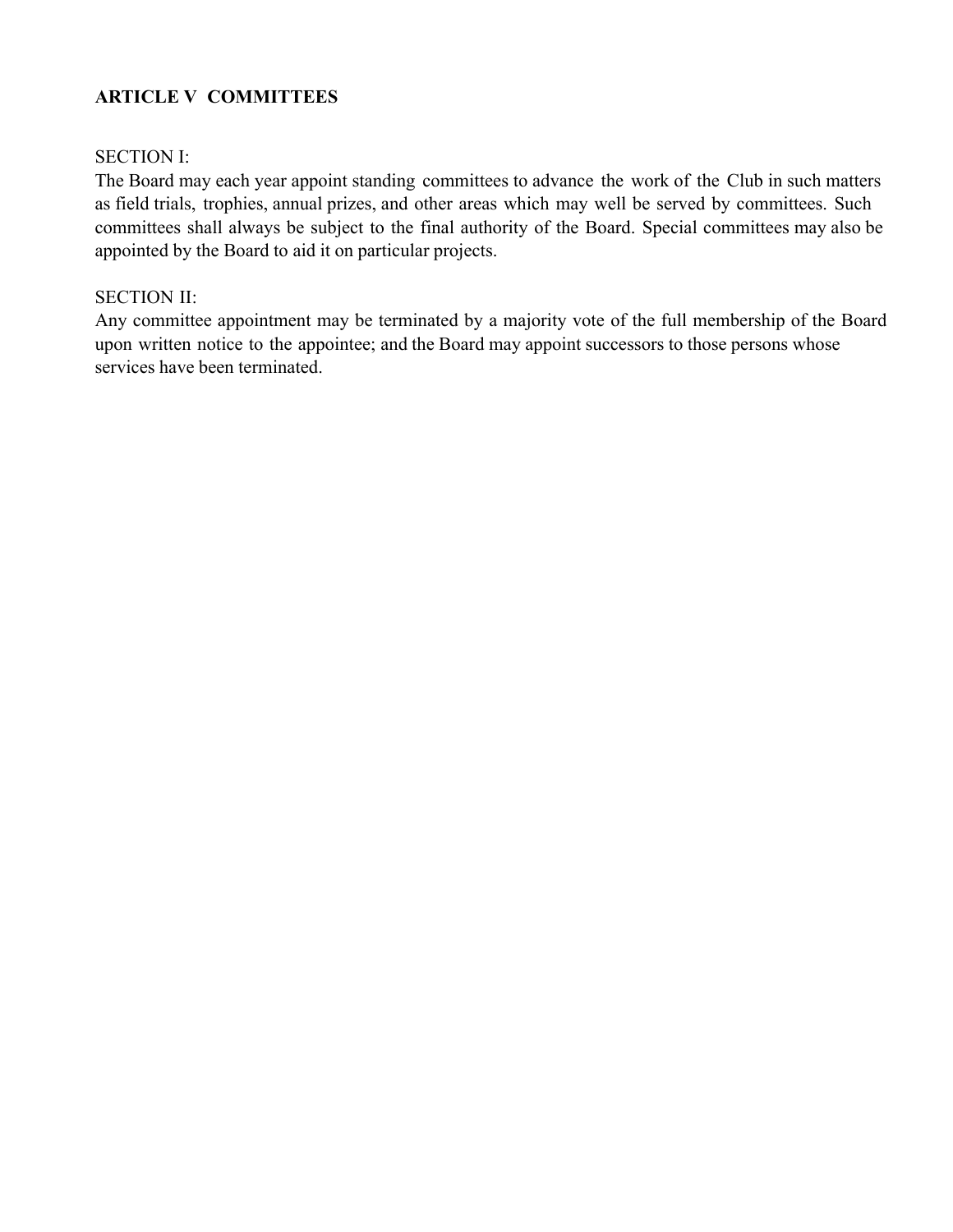## **ARTICLE VI DISCIPLINE**

#### SECTION I: AKC, NAHRA OR UKC/HRC SUSPENSION.

Any member who is suspended from privileges of the AKC, NAHRA or UKC/HRC may be suspended from the privileges of this Club for a like period.

#### SECTION II: CHARGES.

Any member may prefer charges against a member for alleged misconduct prejudicial to the best interests of the Club. Written charges with specifications must be filed in duplicate with the Secretary together with a deposit of \$50.00 which shall be forfeited if such charges are not sustained by the Board hearing. The Secretary shall promptly send a copy of the charges to each member of the Board or present them at a Board meeting, and the Board shall first consider whether the actions alleged in the charges, if proven, might constitute conduct prejudicial to the best interests of the Club. If the Board considers that the charges do not allege conduct which would be prejudicial to the best interests of the Club it may refuse to entertain jurisdiction. If the Board entertains jurisdiction of the charges, it shall fix a date of a hearing by the Board not less than 3 weeks or more than 6 weeks thereafter. The Secretary shall promptly send one copy of the charges to the accused member by registered mail together with a notice of the hearing and an assurance that the defendant may personally appear in his or her own defense and bring witnesses if they wish.

#### SECTION III: BOARD HEARING.

The Board shall have complete authority to decide whether counsel may attend the hearing, but both complainant and defendant shall be treated uniformly in that regard. Should the charges be sustained, after hearing all the evidence and testimony presented by complainant and defendant, the Board may by a majority vote of those present suspend the defendant from all privileges of the Club for not more than six months from the date of the hearing. And, if it deems punishment insufficient, it may also recommend to the membership that the penalty be expulsion. In such case, the suspension shall not restrict the defendant's right to appear before his or her fellow-members at the ensuing Club meeting which considers the Board's recommendation. Immediately after the Board has reached a decision, its finding shall be put in written form and filed with the Secretary. The Secretary, in turn, shall notify each of the parties of the Board's decision and penalty, if any.

#### SECTION IV: EXPULSION.

Expulsion of a member from the Club may be accomplished only at a meeting of the Club following a Board hearing and upon the Board's recommendation as provided in Section III of this Article. Such proceeding may occur at a regular or special meeting of the Club to be held within 60 days but not earlier than 30 days after the date of the Board's recommendation of expulsion. The defendant shall have the privilege of appearing in his or her own behalf, though no evidence shall be taken at this meeting. The President shall read the charges and the Board's finding and recommendation, and shall invite the defendant, if present, to speak in his or her own behalf if they wish. The members shall then vote by secret ballot on the proposed expulsion. A two-thirds vote of those present and voting at the meeting shall be necessary for expulsion. If expulsion is not so voted, the Board's suspension shall stand.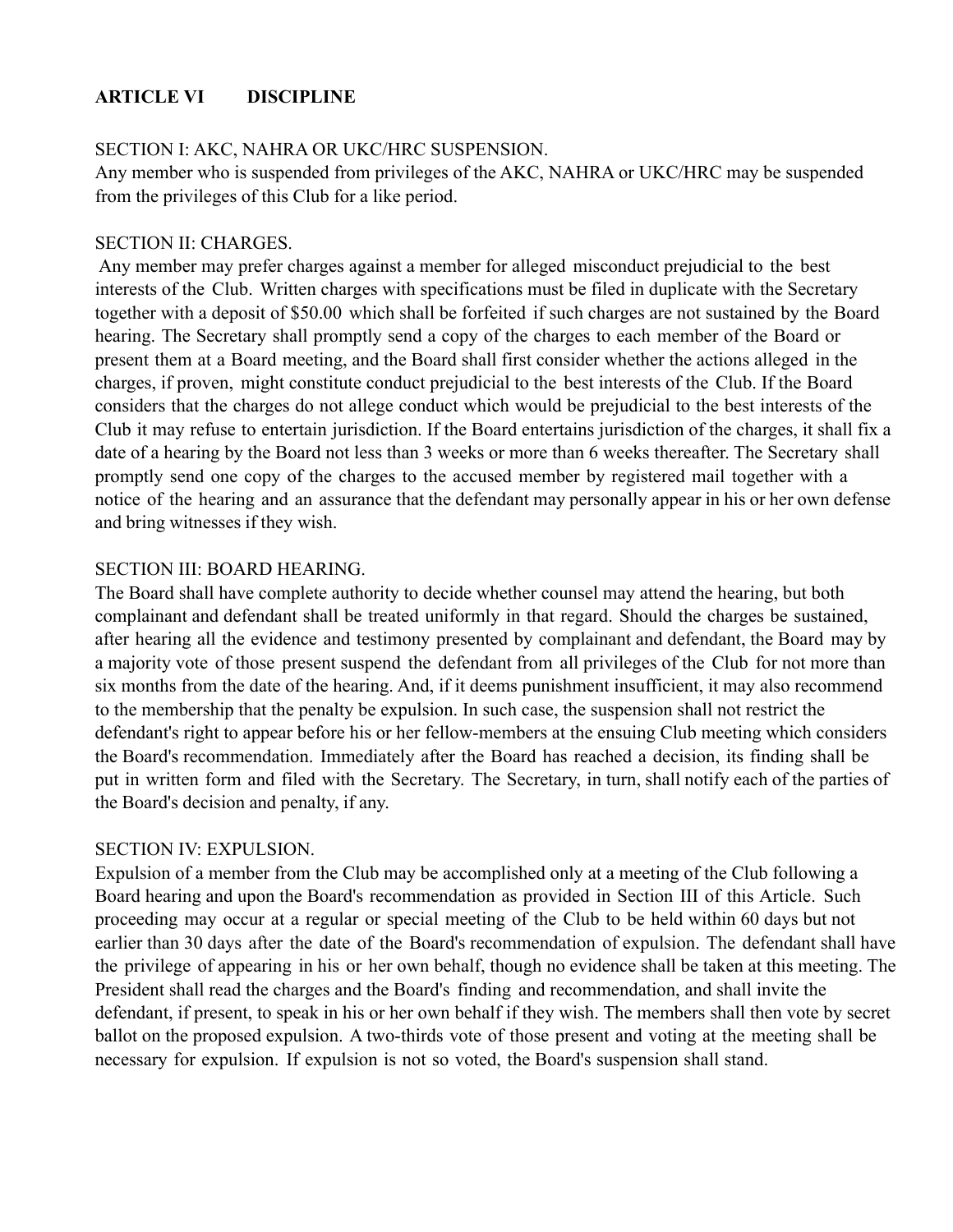## **ARTICLE VII AFFILIATION**

#### SECTION I:

The Club shall be affiliated with the United Kennel Club, Inc. (UKC) and the Hunting Retriever Club, Inc. (HRC). It is understood and agreed that this hunting retriever club will not hold any events of any other association or group on consecutive dates with a UKC/HRC event. All UKC/HRC rules and policies will be followed at all UKC/HRC licensed hunts sponsored by this Club.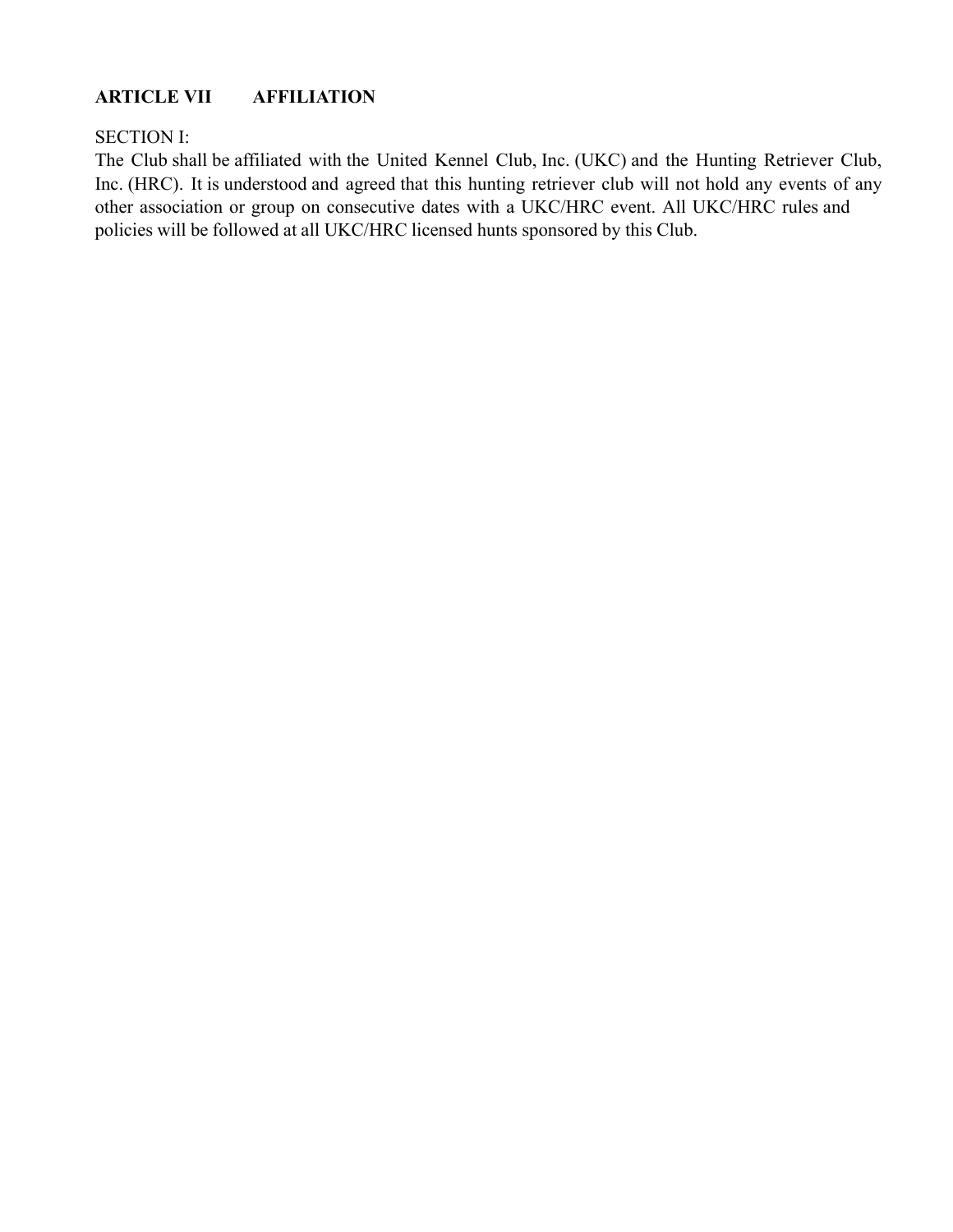## **ARTICLE VIII AMENDMENTS**

#### SECTION I:

Amendments to the constitution and bylaws may be proposed by the Board of Directors or by written petition addressed to the Secretary signed by20% of the membership in good standing. Amendments proposed by such petition shall be promptly considered by the Board and must be submitted to the members with recommendations of the Board by the Secretary for a vote within three months of the date when the petition was received by the Secretary.

#### SECTION II:

The constitution and bylaws may be amended by a two-thirds vote of the members present and voting at any regular or special meeting called forthe purpose, provided the proposed amendments have been included in the notice of the meeting and mailed to each member at least two weeks prior to the date of the meeting.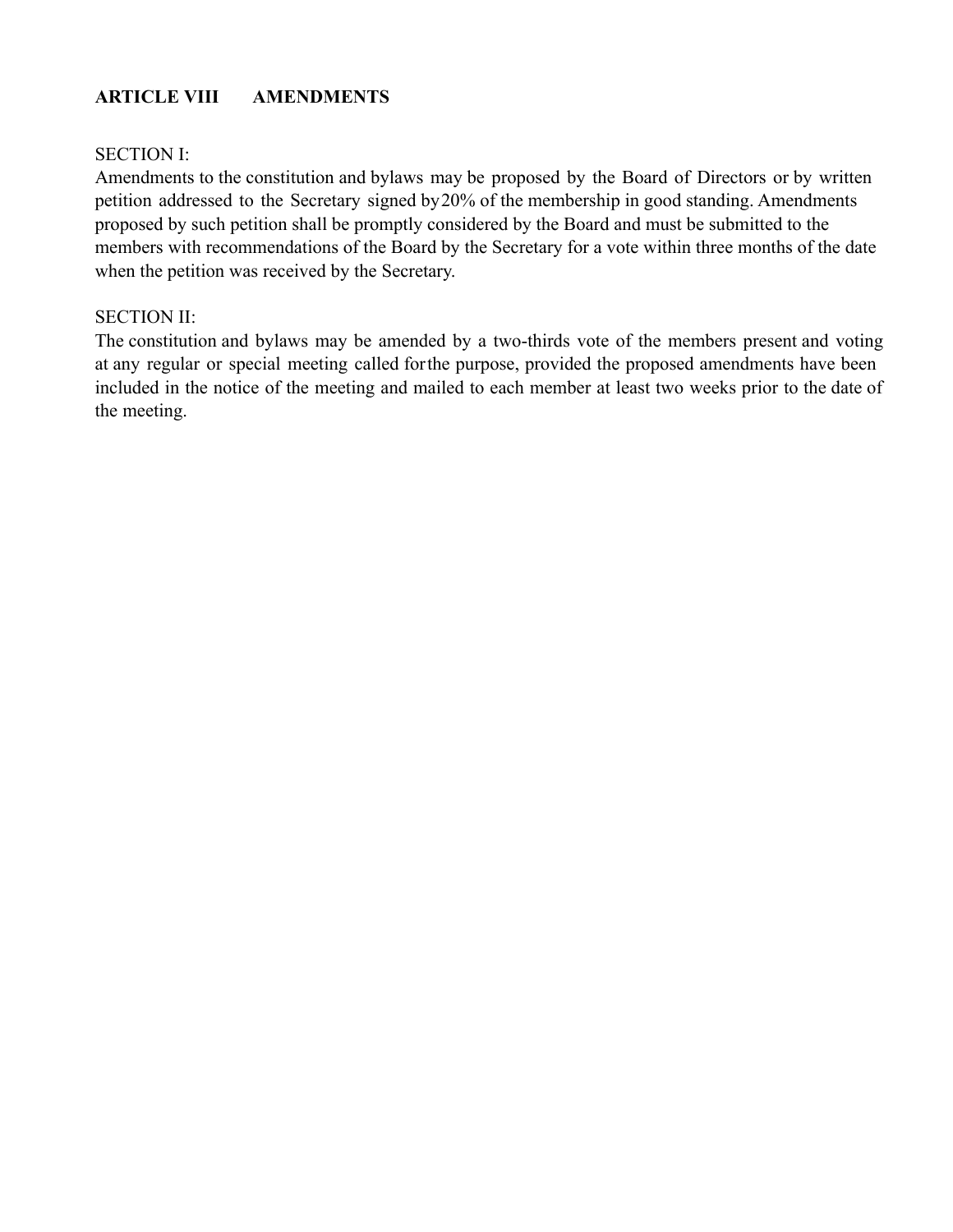#### **ARTICLE IX DISSOLUTION**

#### SECTION I:

The Club may be dissolved at any time by the written consent of not less than two-thirds of the members. In the event of the dissolution of the Club other than for the purposes of reorganization whether voluntary or involuntary or by operation of law, none of the property of the Club nor any proceeds thereof nor any assets of the Club shall be distributed to any members of the Club but after payment of the debts of the Club its property and assets shall be given to a charitable organization for the benefit of dogs selected by the Board of Directors.